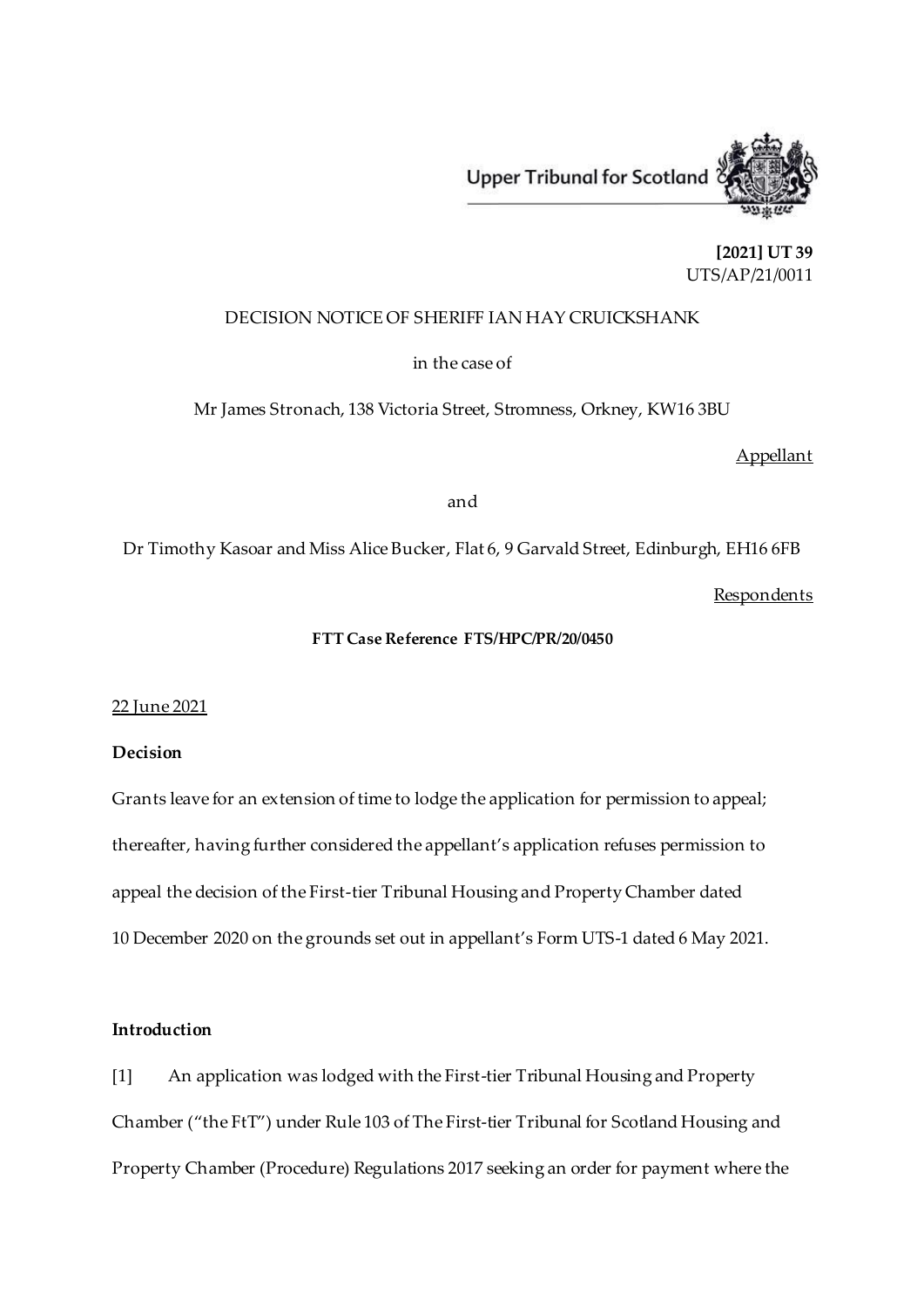landlord had failed to carry out duties in relation to a tenancy deposit. The application was also under the Tenancy Deposit Schemes (Scotland) Regulations 2011 ("the 2011 Regulations").

[2] At a Case Management Discussion on 10 December 2020 the FtT determined that the appellant had failed to comply with the 2011 Regulations. He had not paid the deposit of £300 into an approved scheme within the required time limit. The FtT upheld the application and determined that a fair and proportionate sanction was £450 and made an order against the appellant in that sum.

[3] Mr. Stronach ("the appellant") seeks permission to appeal the decision of the FtT dated 10 December 2020. Leave to appeal was refused by the FtT on 5 March 2021.

## **Leave to appeal not lodged timeously**

[4] The application for leave to appeal was not lodged timeously. In terms of The Upper Tribunal for Scotland (Rules of Procedure) Regulations 2016 the application was lodged out with the permitted 30 days after the day of receipt of the notice of refusal of permission to appeal by the FtT (Rule 3(9)). The FtT's decision to refuse leave to appeal was dated 5 March 2021. The appellant, who lives and works in Malaysia, attempted to lodge his application on 22 April 2021. The application was acknowledged by the Upper Tribunal on 23 April 2021 but returned to the appellant for correction. The appellant returned the corrected application and accompanying documents on 7 May 2021.

[5] Whilst not excusing the late lodging of the application in its entirety, I accept there may have been some initial confusion, and difficulty, in identifying the correct contact details for the Upper Tribunal on the appellant's part. There may have been some further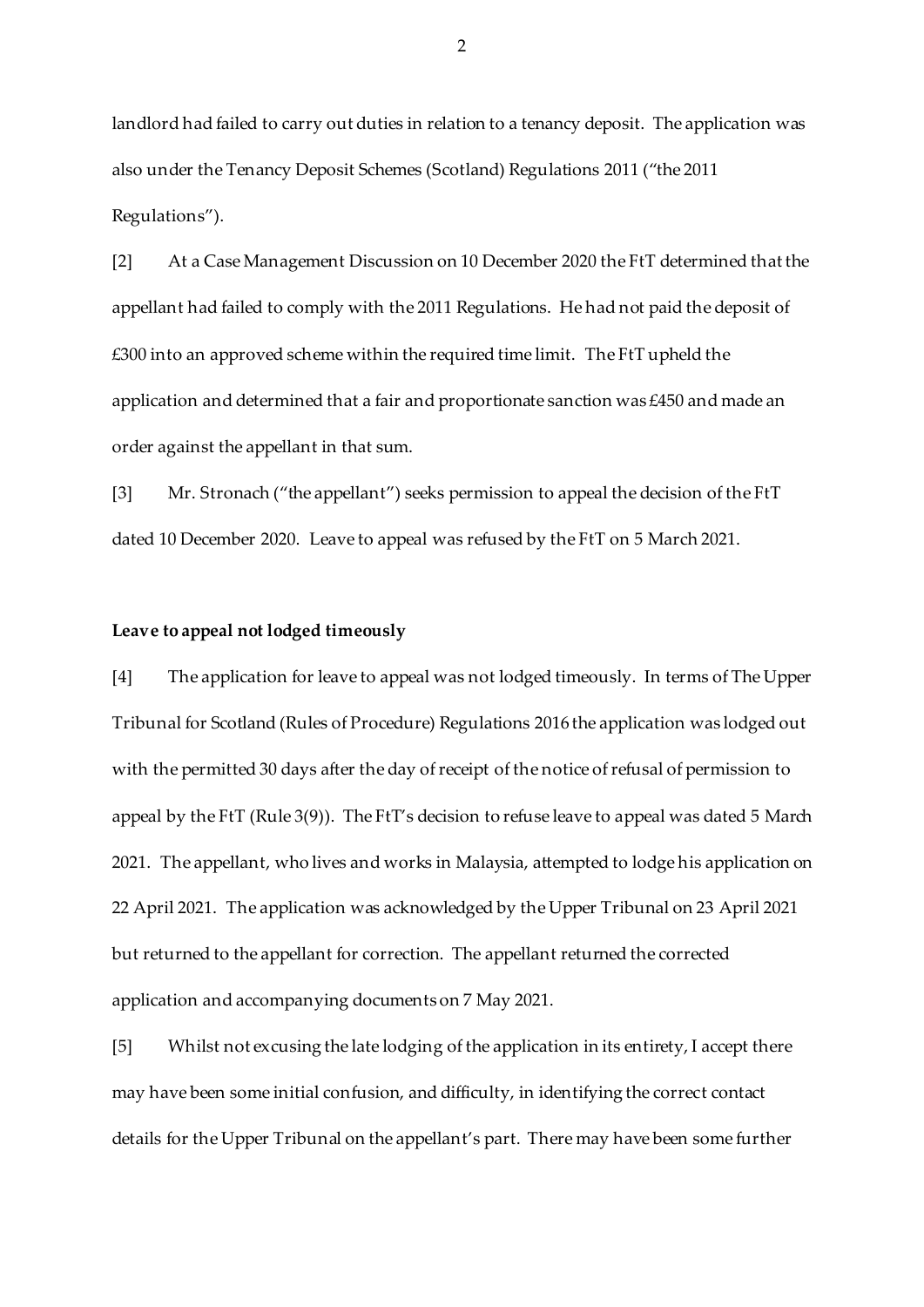email communication difficulties thereafter. With some hesitation I have concluded it is in the interests of justice to allow an extension of time for lodging the application.

### **Hearing of application**

[6] Having allowed the extension of time to lodge the application I elected to invite the appellant and respondents to a hearing which was conducted on 9 June 2021. The parties attended via the WebEx platform.

[7] In advance of the hearing on 6 June 2021 the appellant provided written submissions in addition to the Form UTS-1. The respondents also lodged written submissions. Both parties adopted their respective written submissions and were given an opportunity to expand these in oral submissions at the hearing before me.

## **Grounds of appeal**

[8] The grounds of appeal are as follows:

(1) The appellant did not have a fair opportunity to present his case at the Case Management Discussion on 10 December 2020 due to communication difficulties during the hearing. The hearing concluded whilst the appellant's mobile telephone disconnected and he was deprived of the opportunity of providing a closing statement to the FtT.

(2) The FtT erred in finding that the respondents were entitled to an award in terms of the Tenancy Deposit Schemes (Scotland) Regulations 2011 given that the respondents had unlawfully withheld rent due and, having willingly entered into the arrangement regarding the deposit, their actions in pursuing the matter were driven by spite.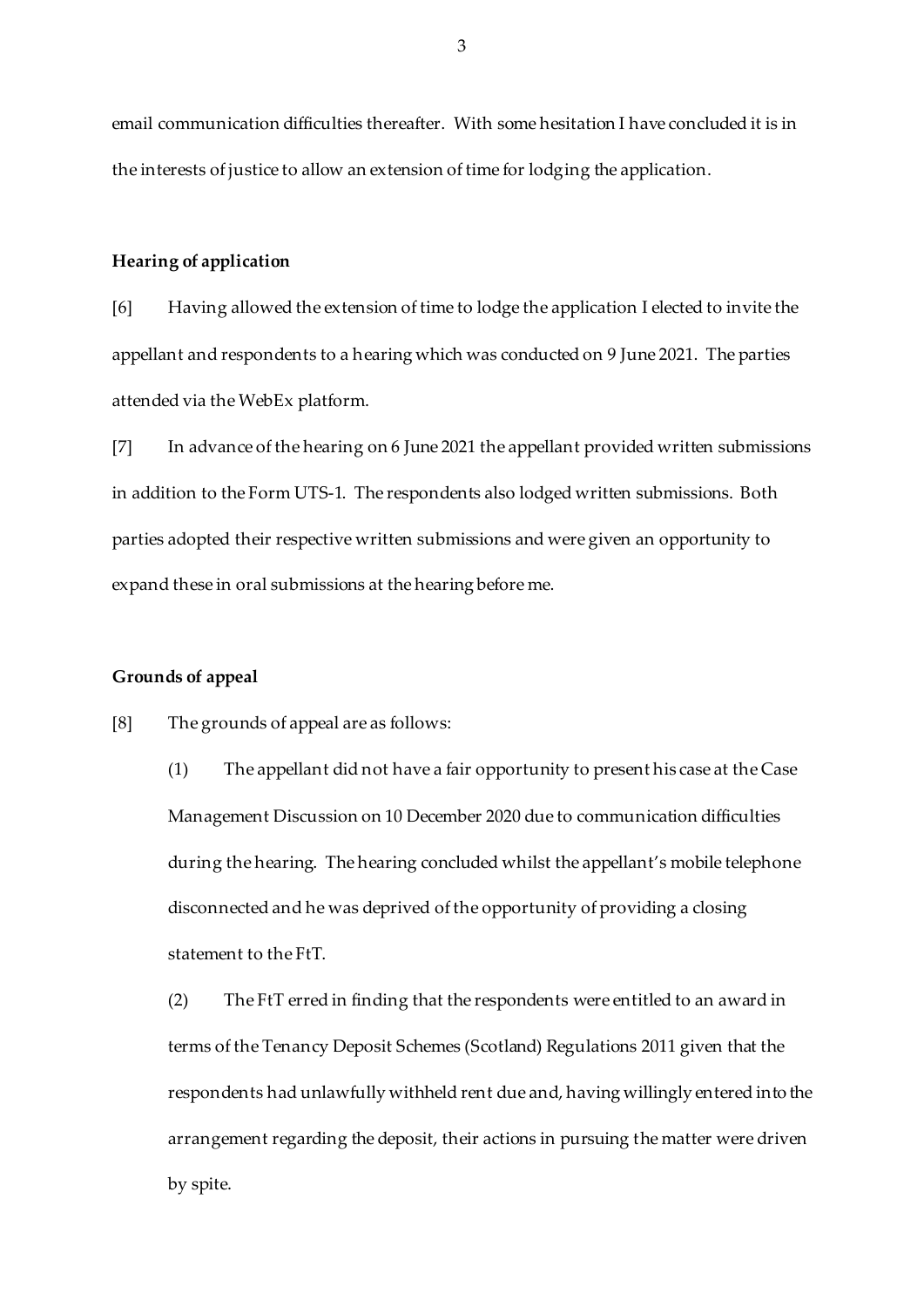(3) Esto the FtT was entitled to make an award under the 2011 Regulations it erred in exercising its discretion in making the award at the level it did.

#### **Discussion**

[9] The appellant submitted that in September 2019 the parties had entered into "an arrangement" and in addition to a monthly rent of £300 a deposit of £300 was paid. It was accepted this had not been paid into an approved scheme. At the FtT the appellant conceded a formal lease had been created albeit he had not appreciated that at the time. When the tenancy came to an end, with certain deductions being made, the remainder of the deposit was repaid to the respondents on 7 February 2020.

[10] The appellant submitted that at the Case Management Discussion he had attended from Malaysia by mobile telephone. The reception had been terrible and he submitted he had been disadvantaged as he lost signal and had to dial back into the hearing on several occasions. The sound quality had been poor. Towards the end of the meeting when he should have been given an opportunity to summarise his case the appellant lost signal and was unable to rejoin the meeting. By the time he managed to reconnect the Hearing had concluded. The appellant claimed this to be detrimental and unfair.

[11] Separately, the appellant submitted that the respondents had only brought up the issue of failure to lodge the deposit with an approved scheme following the appellant's decision to deduct certain sums from the deposit. The appellant considered it was "morally wrong and totally unfair" for the FtT to find against him and impose a sanction. The respondents wanted to punish him and they had suffered no loss. The respondents had been happy with the arrangement with the deposit. If, however, the FtT was correct in imposing a sanction the appellant argued that at best the respondents should have been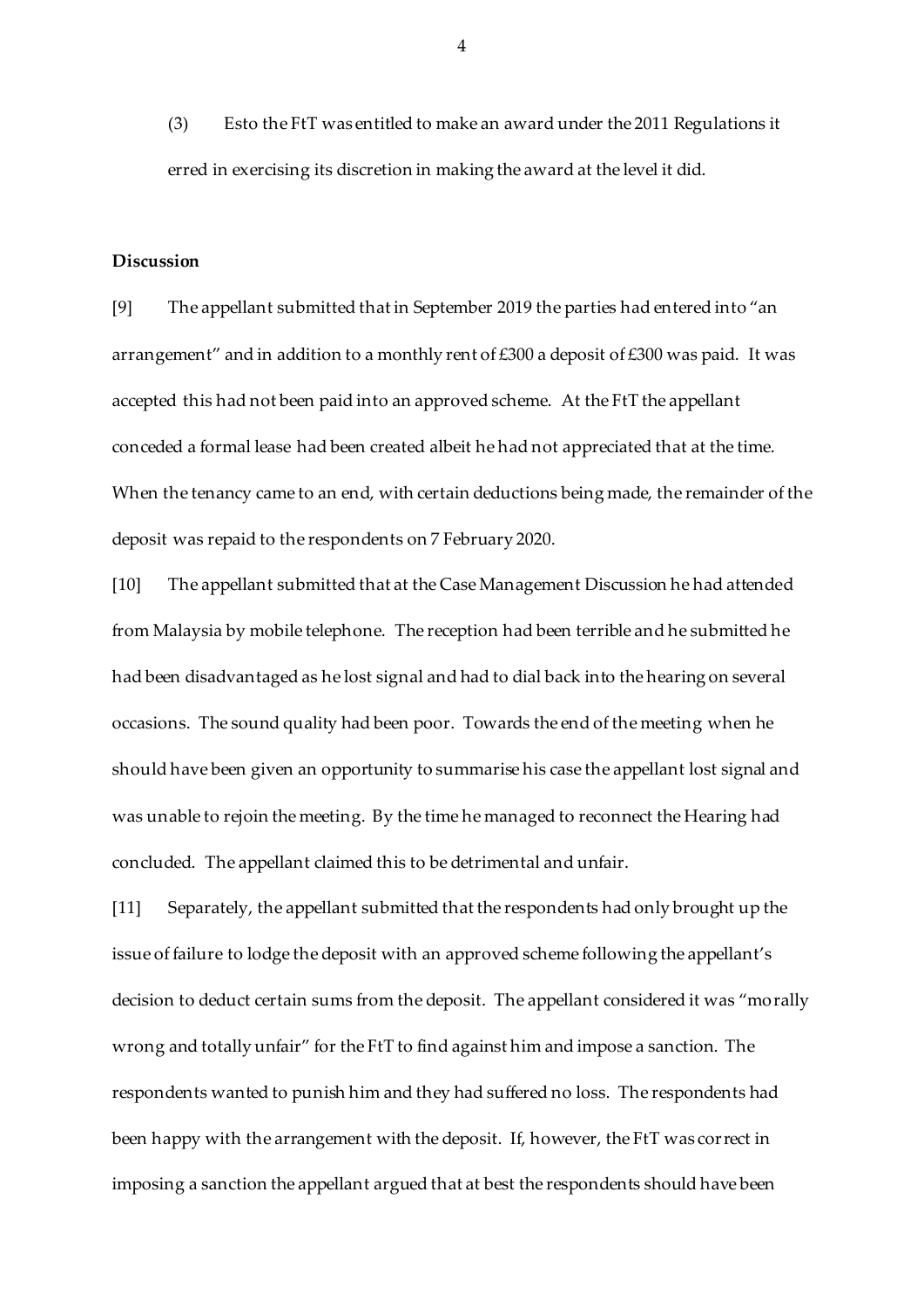awarded a nominal sum. He suggested an award of £1 would be appropriate in the circumstances.

[12] In their submissions the respondents did not consider the appellant had been disadvantaged by a poor telephone connection. Whilst they accepted that the appellant had lost connection on a small number of occasions their recollection was that the chairing member paused proceedings on all but the last occasion to allow the appellant to rejoin. On the final instance the legal member of the FtT was about to announce his decision and there was no lost opportunity for the appellant to make further representations.

[13] The respondents did not agree that they had accepted an informal arrangement in relation to the lease of the property. They had been given no option. The respondents submitted that the law placed no obligation on the tenant to insist that a landlord protect a deposit or abide by relevant legislation. In any event the respondents submitted that the appellant had presented no additional facts that had not been presented by him at the Case Management Discussion. They argued that the appellant had not identified any error in law on the part of the FtT.

## **Conclusion**

[14] This is an appeal in terms of section 46 of the Tribunals (Scotland) Act 2014. As such, an appeal is to be made on a point of law only. In terms of section 46(4) permission to appeal may be given only if I am satisfied that there are arguable grounds for the appeal. My function, as a member of the Upper Tribunal, is limited as it is not an opportunity to rehear the factual matters previously argued before the FtT.

[15] An error of law would include (i) an error of general law, such as the content of the law applied; (ii) an error in the application of the law to the facts; (iii) making findings for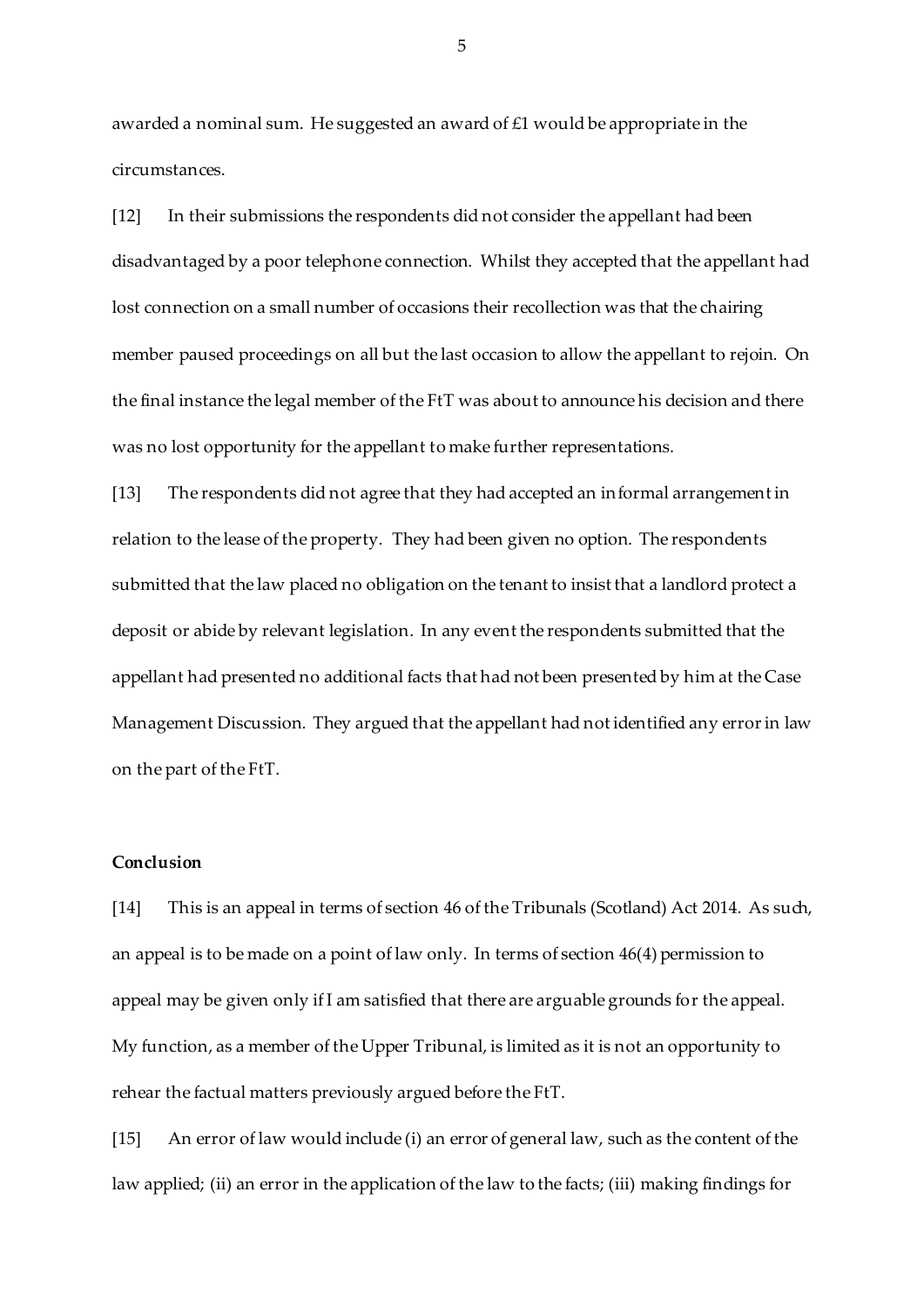which there is no evidence or which is inconsistent with the evidence and contradictory to it, and (iv) a fundamental error in approach to the case: for example, by asking the wrong question or by taking account of manifestly irrelevant considerations, or by arriving at a decision that no reasonable tribunal could properly reach (*Advocate General for Scotland* v *Murray Group Holdings* 2016 SC 201 at paras 42 to 43). It is for the appellant to satisfy me that there are arguable grounds for appeal which point to an error of law.

[16] The application before the FtT was brought under Rule 103 of The First-tier Tribunal for Scotland Housing and Property Chamber (Procedure) Regulations 2017 seeking an order for payment where the landlord had failed to carry out duties in relation to a tenancy deposit. The application was further in terms of the Tenancy Deposit Schemes (Scotland) Regulations 2011.

[17] Regulation 3 of the 2011 Regulations, so far as relevant to the present case, is in the following terms:

 $3 -$ 

(1) A landlord who has received a tenancy deposit in connection with a relevant tenancy must, within 30 working days of the beginning of the tenancy— (a) pay the deposit to the scheme administrator of an approved scheme; and (b) provide the tenant with the information required under regulation 42.  $(1A)$ ….

(2) The landlord must ensure that any tenancy deposit paid in connection with a relevant tenancy is held by an approved scheme from the date it is first paid to a tenancy deposit scheme under paragraph (1)(a) until it is repaid in accordance with these Regulations following the end of the tenancy.

 $(2A)$  ………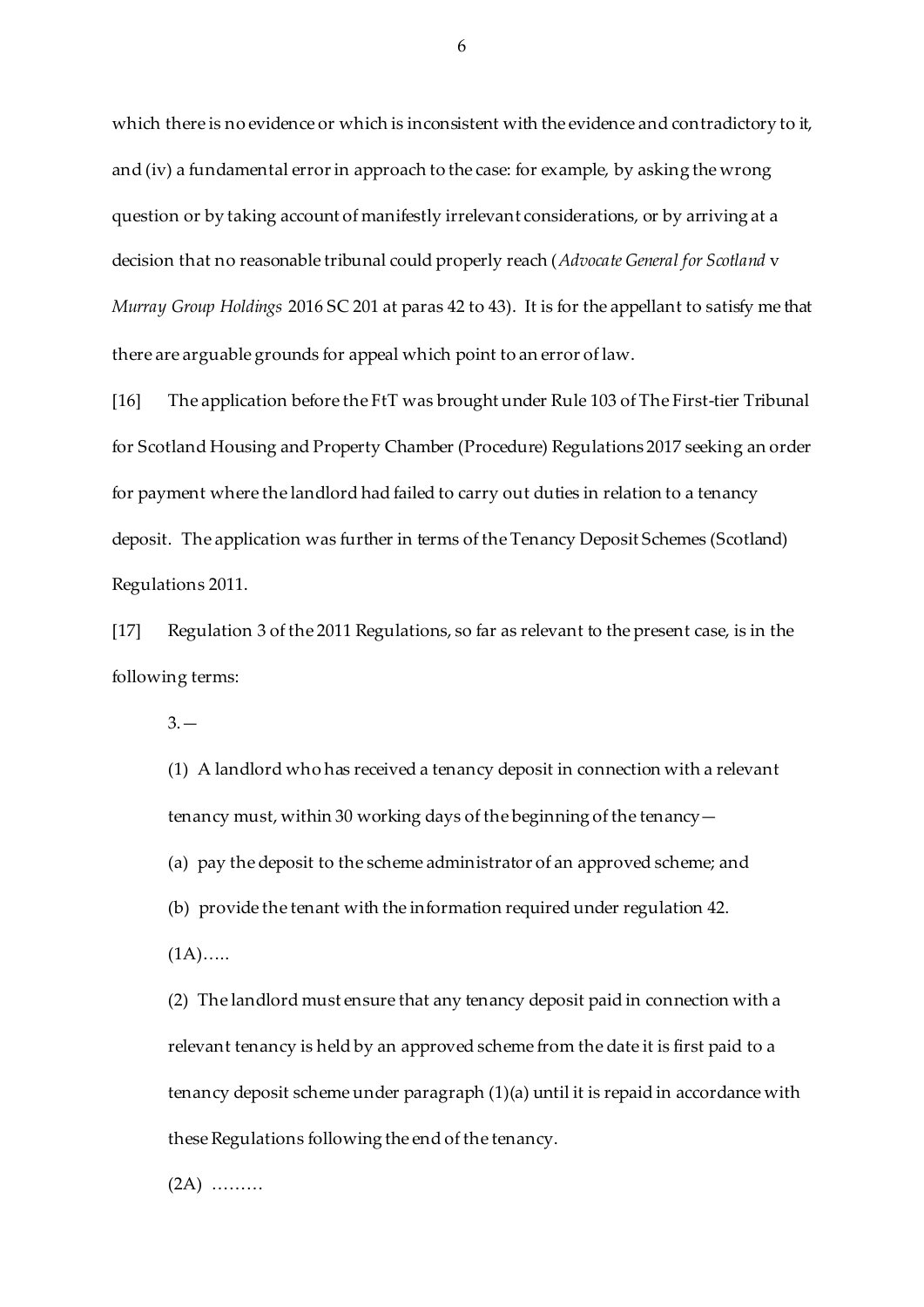(3) A "relevant tenancy" for the purposes of paragraphs (1) and (2) means any tenancy or occupancy arrangement—

(a) in respect of which the landlord is a relevant person; and

(b) by virtue of which a house is occupied by an unconnected person, unless the use of the house is of a type described in section 83(6) (application for registration) of the 2004 Act.

(4) In this regulation, the expressions "relevant person" and "unconnected person" have the meanings conferred by section 83(8) of the 2004 Act.

[18] Regulation 9 of the 2011 Regulations is in the following terms:

 $9 -$ 

(1) A tenant who has paid a tenancy deposit may apply to the First-tier Tribunal for an order under regulation 10 where the landlord did not comply with any duty in regulation 3 in respect of that tenancy deposit.

(2) An application under paragraph (1) must be made no later than 3 months after the tenancy has ended.

[19] Regulation 10 of the 2011 Regulations, so far as relevant to the present case is in the following terms:

10.

If satisfied that the landlord did not comply with any duty in regulation 3 the Firsttier Tribunal —

(a) must order the landlord to pay the tenant an amount not exceeding three times the amount of the tenancy deposit….

[20] The material facts before the FtT are not in dispute. Whereas the appellant had reluctantly accepted that a formal lease existed between the parties he conceded that the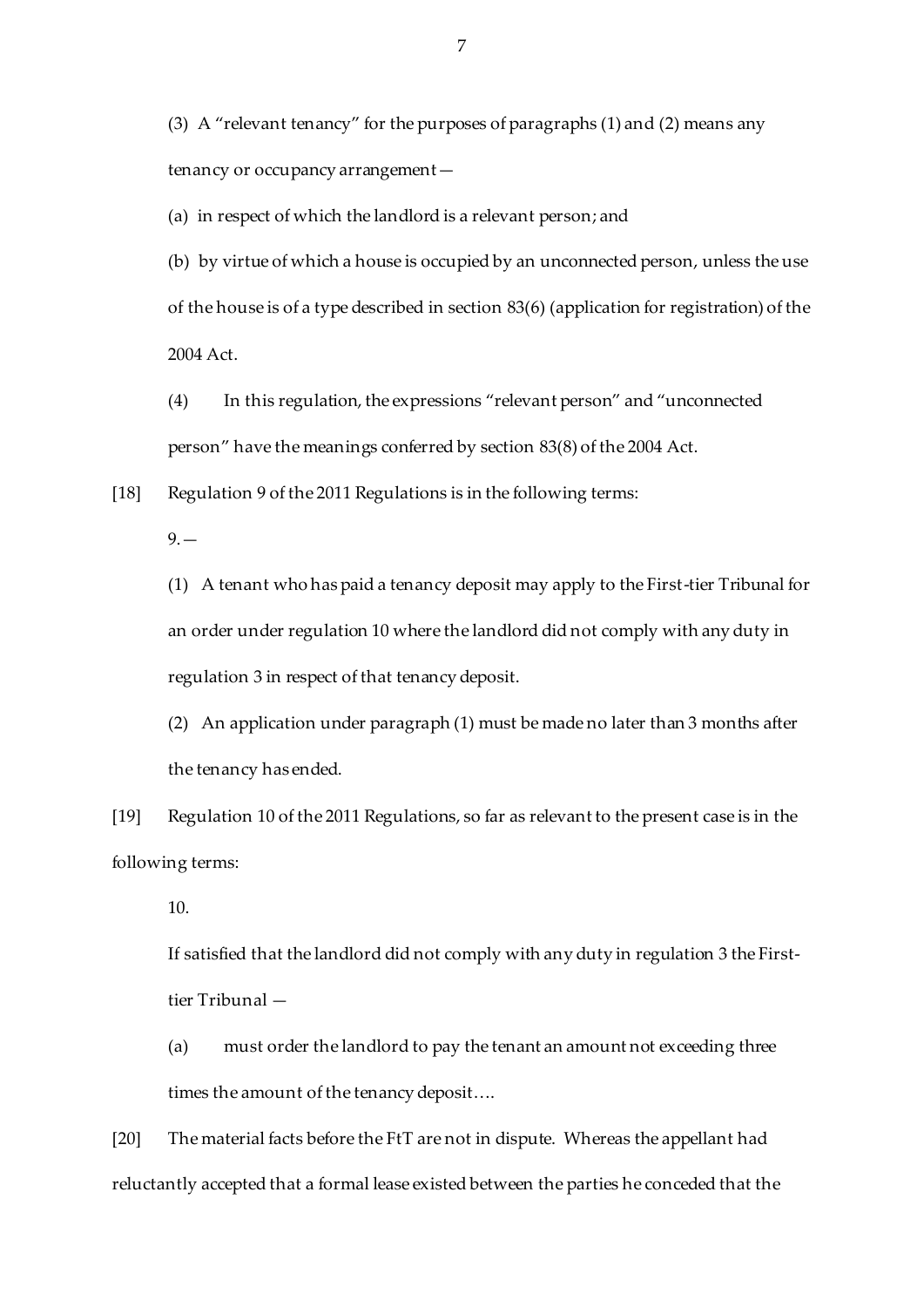deposit had not been placed in an approved scheme. With that concession the appellant argued before the FtT that it was inappropriate in the circumstances of the case for a sanction to be imposed.

[21] In relation to the first ground of appeal I do not consider the appellant was deprived of a fair opportunity to present his case at the Case Management Discussion. Whereas there were communication difficulties during the hearing it is clear from the written decision of the FtT that all of the information which the appellant presented was fully recorded. The respondents' recollection of the Case Management Discussion was that the hearing was paused when the appellant was disconnected. At the hearing before me the appellant did not provide any further relevant factual information which was not recorded by the FtT in their written decision. The appellant did not suggest that the FtT had erroneously recorded his submissions nor did he point to any material information absent from the decision. Accordingly, I do not consider there to have been any prejudicial error due to communication difficulties in the conduct of the Case Management Discussion.

[22] With regard to the second ground of appeal the FtT did not err in law in finding that the respondents were entitled to an award in terms of the Tenancy Deposit Schemes (Scotland) Regulations 2011. The FtT properly determined that this was a relevant tenancy to which the 2011 Regulations applied. In terms of Regulation 10 of the said regulations where the FtT is satisfied that the landlord did not comply with any duty in regulation 3 then the Regulation states that the FtT "must (my emphasis) order the landlord to pay the tenant an amount not exceeding three times the amount of the tenancy deposit". Thereafter it is a matter for the discretion of the FtT to determine the level of any award. Accordingly, in my judgement, on the facts the FtT correctly interpreted and applied the relevant law.